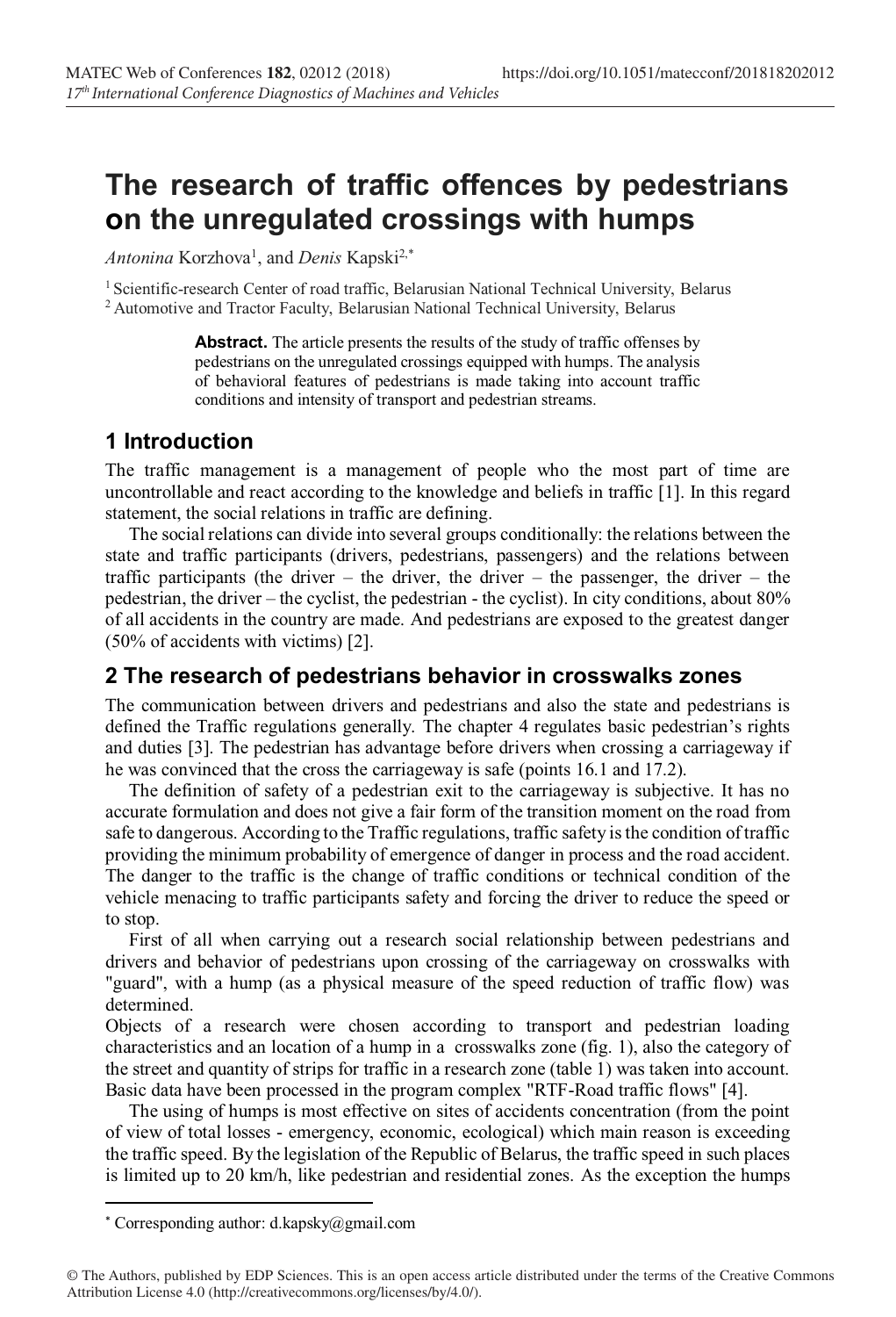application is allowed on sites of the accidents concentration on streets and roads of settlements with the general speed restriction of 60 km/h if all other measures for decrease in accident rate either are impossible, or are inefficient. At the same time the daily traffic intensity shouldn't exceed the following values, depending on building type:

- multystoried, dense, bilateral 500 buses/days;
- multystoried, dense, unilateral or multystoried, free, bilateral 750 buses/days;
- $\checkmark$  multystoried, free, bilateral or one-storey, bilateral 1000 buses/days;
- one-storey, unilateral  $-1250$  buses/days.
- vacant (in a radius up to 50 m) the territory of the settlement  $1500$  buses/days.



a) b) **Fig. 1.** The standard variants of humps allocation in a crosswalk zone (a) – variant 1; – variant 2).

| <b>TWOLF IT THE CHARGE CHOICE OF THE SCALENCE POGESTIONS OF COSMILES (THINGS),</b> |        |                    |              |              |                 |  |
|------------------------------------------------------------------------------------|--------|--------------------|--------------|--------------|-----------------|--|
| Наименование<br>объекта                                                            | Кол-во | Расположение<br>ИН | ИД           | ИД           |                 |  |
|                                                                                    | полос, |                    | транспорт    | пешеходо     | $K_{\text{th}}$ |  |
|                                                                                    | ШT.    |                    | а, авт. /час | в, пеш. $/q$ |                 |  |
| ул. Н. Орды, 11                                                                    | 2/2    | вариант 1          | 912          | 180          | 1,08            |  |
| ул. П. Бровки, 12/1                                                                | 3/0    |                    | 886          | 168          | 1,01            |  |
| (односторонняя)                                                                    |        | вариант 2          |              |              |                 |  |
| ул. Руссиянова, 48                                                                 | 3/2    | вариант 1          | 392          | 172          | 1,16            |  |
| ул. Одинцова, 65                                                                   | 2/2    | вариант 1          | 1048         | 112          | 1,05            |  |
| ул. Я.Коласа, 12                                                                   | 2/2    | вариант 1          | 1384         | 220          | 1,05            |  |
| ул. Карбышева,<br>13/2                                                             | 2/2    | вариант 1          | 404          | 156          | 1,12            |  |
| ул. Кульман, 22                                                                    | 1/1    | вариант 2          | 480          | 210          | 1,00            |  |
| пр. Пушкина, 19<br>(вдоль школы)                                                   | 1/1    | ИH2                | 480          | 128          | 1,00            |  |
| ул. Богдановича,<br>258                                                            | 1/1    | ИH2                | 900          | 72           | 1,16            |  |
| ул. Одоевского,<br>107                                                             | 1/1    | вариант 1          | 2268         | 210          | 1,1             |  |
| ул. Я.Коласа, 18                                                                   | 2/2    | вариант 1          | 1264         | 296          | 1,1             |  |
| ул. Хмельницкого,<br>47/1                                                          | 1/1    | вариант 1          | 420          | 49           | 1,02            |  |

**Table 1.** The characteristics of the searched pedestrians crossings (Minsk, Belarus).

 The using of humps on streets with traffic intensity with more than 200th vehicles/hour leads to increase of total losses in traffic due to growth of economic and ecological losses because of braking before a hump and the subsequent dispersal. It should be noted that the using of humps leads to economic and ecological losses round the clock and does not depend on presence of the traffic participants (pedestrians, cyclists, etc.) for whose protection they also are intended [5 - 12].

At a research of behavioral pedestrians reactions upon crossing of the carriageway the following movements were traced and fixed:

 $\checkmark$  whether the pedestrian was convinced of danger lack when approaching to crossing;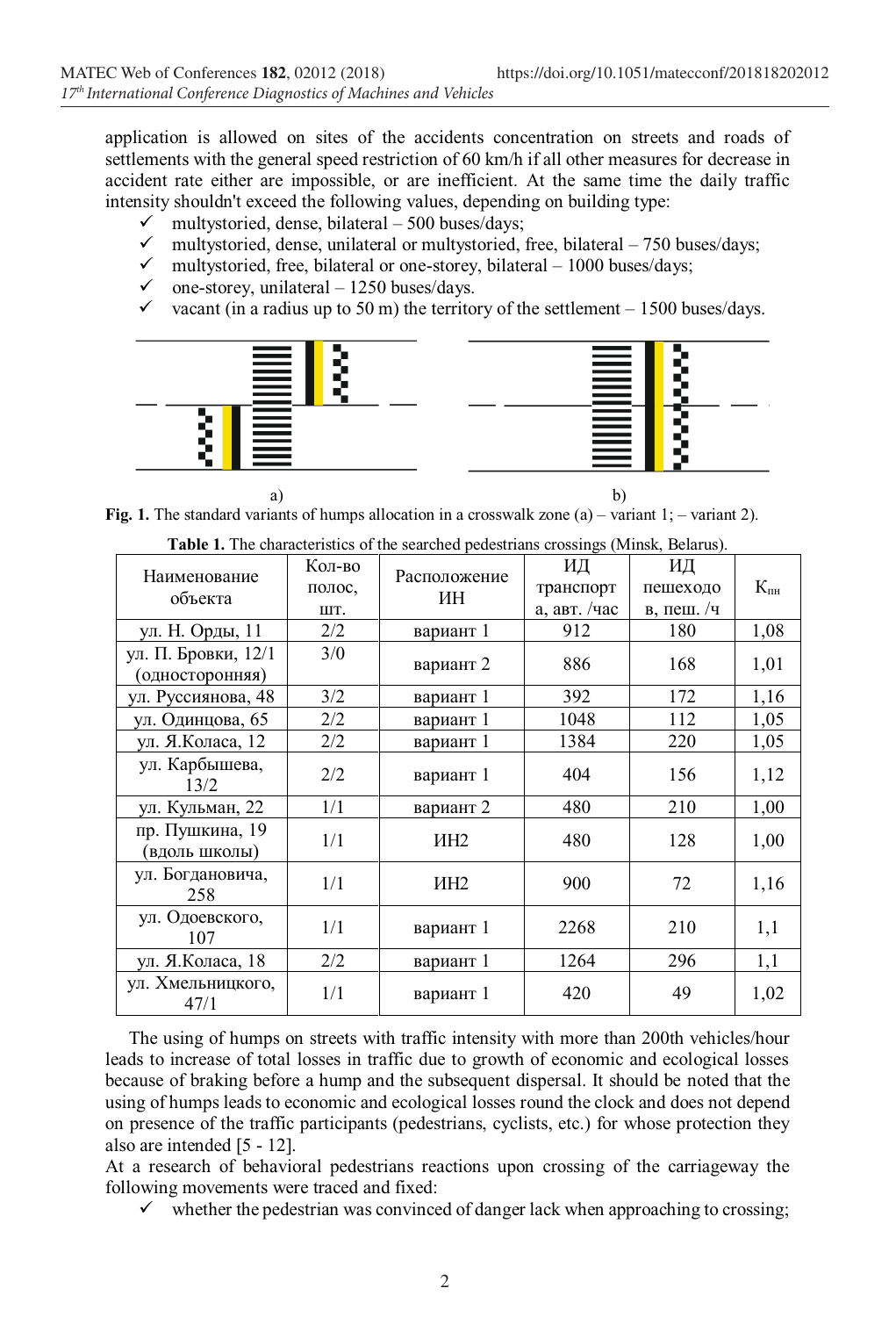$\checkmark$  whether the first action is duplicated;

 $\checkmark$  other behavioral reactions at stay on the carriageway.

 The analysis of the received results has shown that 28% of pedestrians don't comply with paragraph 17.2 of the Traffic regulations, that is aren't convinced of safety of an exit to the carriageway, and 53% don't look around even during crossing (fig. 2).



**Fig. 2.** The distribution on behavioral reactions when crossing the carriageway on crosswalks with humps.

 It is necessary to allocate the group of potential pedestrians-infringers who actually can create danger at an exit to the carriageway. Pedestrians of this group look to the right at the right-hand traffic in our country on the sidewalk before the crossing, and to the left look already on the carriageway or do not look absolutely.

The way of crossing of the carriageway by pedestrians was fixed when carrying out a research also (fig. 3).



**Fig. 3.** Ways of crossing by pedestrians of the carriageway in zones of crosswalks with humps.

As a result, we have received that 8% of pedestrians cross the carriageway on trajectories 3 – 6 and 92% - passed, according to the Traffic regulations.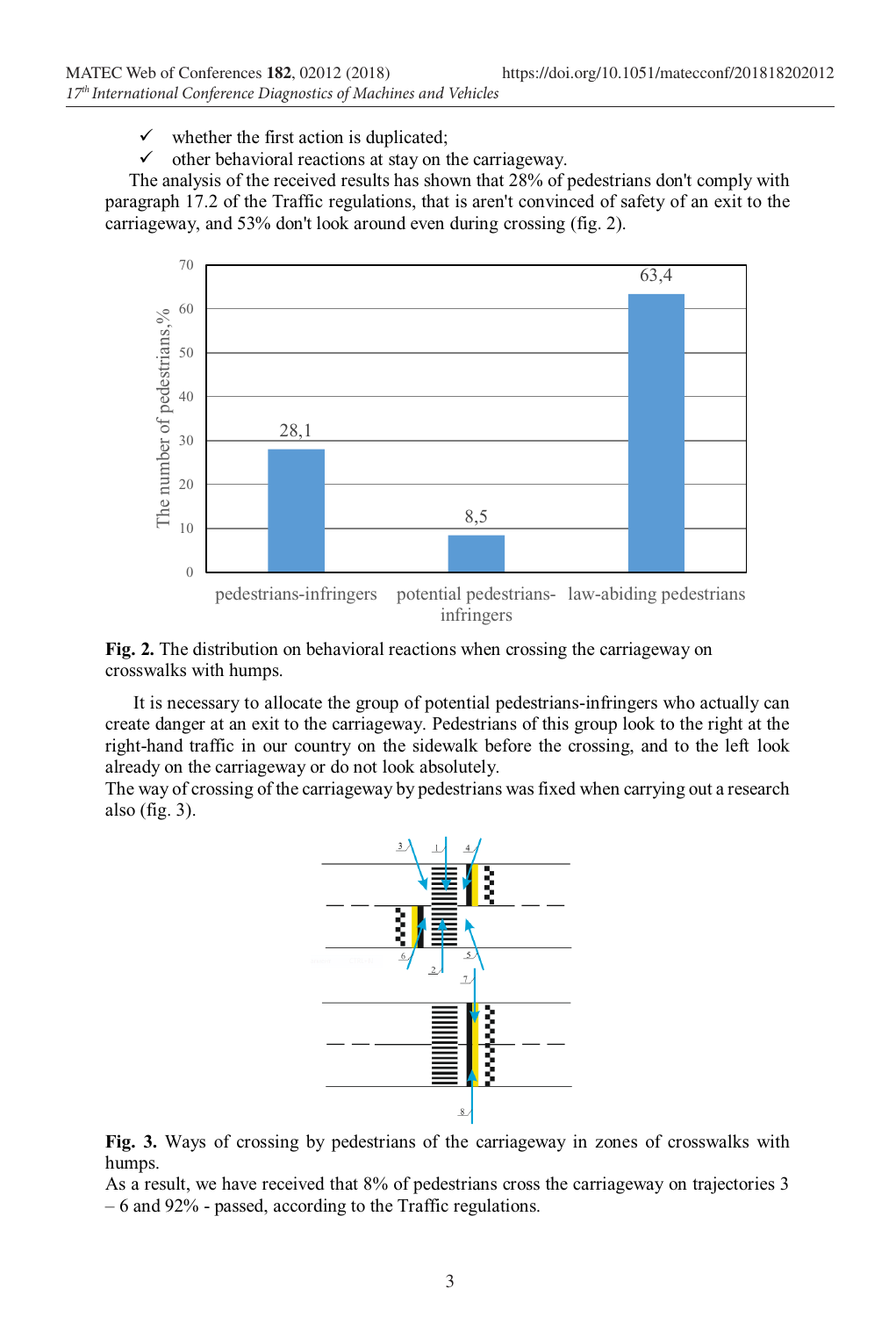It should be noted that in places with accurate allocation of a approach zone to the crossing (the walking path is separated from the carriageway by a lawn, zones of approach are executed by a tile or are asphalted) all pedestrians passed the carriageway according to the Traffic regulations. In places where the approach zone to the crossing is a part of the sidewalk and it is not designated, for example, by a pedestrian protection, some pedestrians passed the carriageway near the designated crossing.

The calculation of a infringers share has been executed on the basis of the obtained data:

$$
\Delta n = (n_o + n_i) / n \tag{1}
$$

 $n<sub>o</sub>$  – the number of the pedestrians who have ignored danger;

 $n_i$  – the number of the pedestrians crossing the carriageway not on the crosswalk;

*n* – the number of measurements.

The annual number of violations on each the research object was determined by a formula:

$$
P_o = Q_n * \varDelta n * F_y \tag{2}
$$

 $Q_n$  – the total pedestrians intensity on the crossing, people/h;

*Δn* – a pedestrians-infringers share;

 $F_y$  – annual fund of time, h/year (table 2).

**Table 2.** The pedestrians-infringers share and annual number of violations of the rules of crossing of the carriageway by pedestrians on research objects (Minsk, Belarus).

|                                | The share of the | Annual number of |
|--------------------------------|------------------|------------------|
| The name of an object          | pedestrians-     | violators,       |
|                                | infringers       | violations/year  |
| st. N. Ordi, 11                | 0,14             | 90 720           |
| st. P. Brovki, 12/1            | 0,49             | 296 352          |
| st. Russiyanova, 48            | 0,34             | 210 528          |
| st. Odincsova, 65              | 0,23             | 92 736           |
| st. Y. Kolaca, 12              | 0,80             | 633 600          |
| st. Karbisheva, 13/2           | 0,20             | 112 320          |
| st. Kulmana, 22                | 0,06             | 45 360           |
| av. Pushkina, 19 (near school) | 0,31             | 99200            |
| st. Bogdanovicha, 258          | 0,46             | 82800            |
| st. Odoevskogo, 107            | 0,11             | 46200            |
| st. Y.Kolasa, 18               | 0,29             | 214600           |
| st. Hmelnicskogo, 47/1         | 0,68             | 83300            |

### **3 Summary**

It is necessary to pay attention to the social relations in the organization and management of traffic on the basis of the received results and also tendencies. Mistakes in a regulation of such relations can lead to considerable costs as their influence not only on social losses, but also on emergency, economic and, indirectly, on ecological, is obvious [13].

Within the executed research, it is possible to recommend the following:

- $\checkmark$  to accurately regulate installation sites of humps on streets categories and transport and pedestrian loadings;
- $\checkmark$  to fulfill precepts of law of the drivers and pedestrians communication. The accurate formulation of safety of a pedestrian exit to the carriageway is necessary. It is possible with constructive proposals on a street road network;
- $\checkmark$  for decrease in number of violations (crossing not on the crosswalk) needs to be allocated accurately zones of an exit to the carriageway for pedestrians using structural elements or technical means of the traffic organization.

## **References**